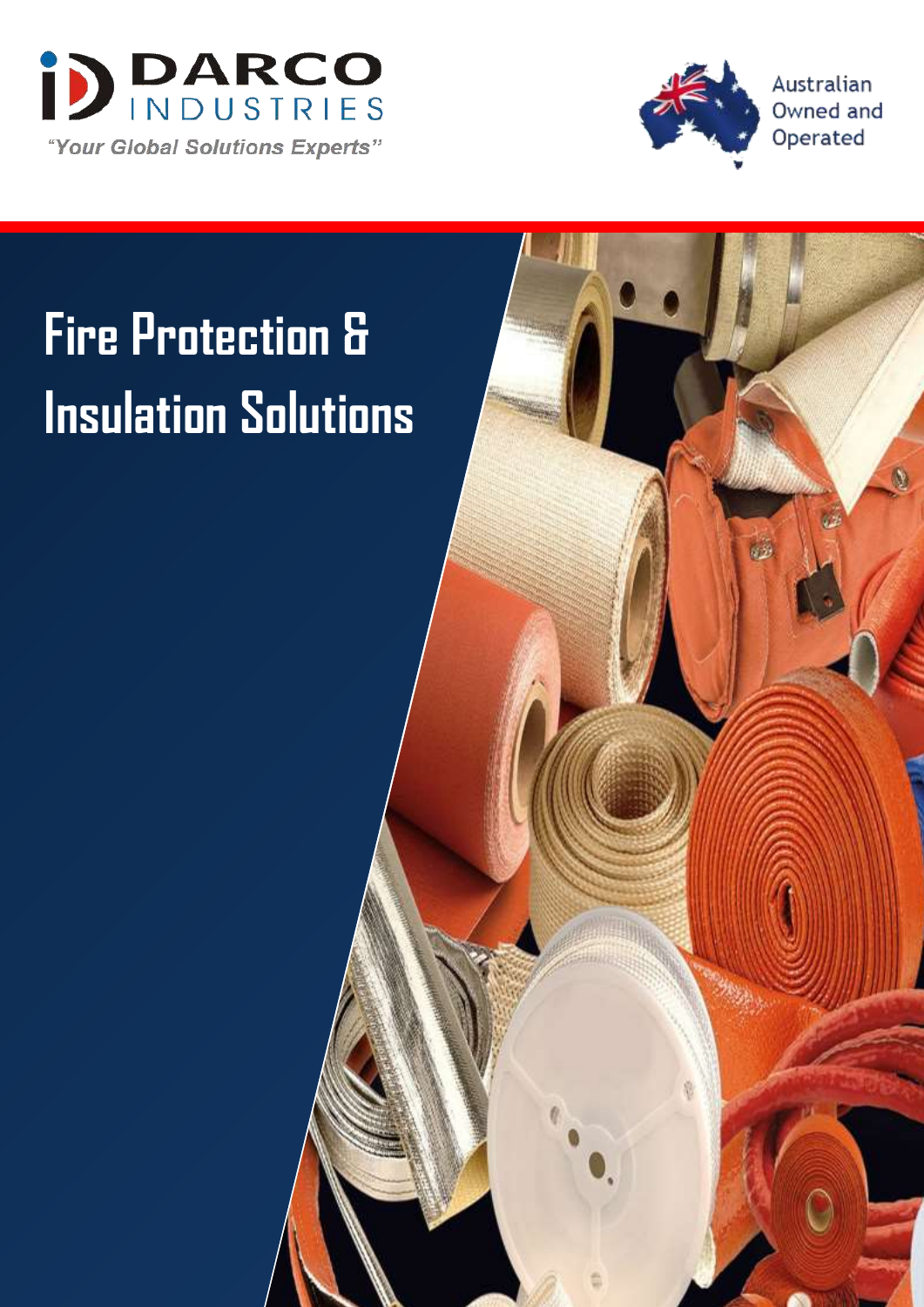

"Your Global Solutions Experts"



## **"Your Problem, Our Solution"**



Darco Industries offers a wide range of high quality thermal insulation fabrics and accessories for a multitude of industrial equipment & applications. Our team helps fabricators engineer material systems solutions designed to suit specific chemical and physical environments

#### **Who we are**

Darco Industries is an import/wholesale business established in July 2010 by James Dar BSc who has technical sales experience since 1980. Since 1998 his time has specifically been with high temperature textiles and advanced industrial insulation materials.

Our success is primarily based on fostering competent trust with customers and suppliers. We have long established relationships with the worlds leading glass textile suppliers and core clients spread around Australia and overseas.

Darco Industries strive to improve our product range and services by supplying our customers with cost effective, engineered material system solutions

We understand the properties of our materials and suitability for the various applications where physical and chemical factors like temperature, abrasion, vibration, tensile strength, thermal conductivity, UV, fire ratings, sound absorption, chemical resistance, liquid and vapour permeability etc.

#### **The Darco Advantage**

Darco Industries is Australia's leading importer and wholesaler of the widest range of specialist thermal insulation and fire protection glass textiles and accessories. Based in Perth, Western Australia, our customer focused staff has a proven record of being very responsive to customer needs and special testing demands. Our client base is worldwide and consists of the automotive OEM's, heavy-duty engine OEM's, industrial suppliers and hydraulic companies.

Darco is a leading provider of quality and thermal insulation solutions serving a wide range of industries around the world. From industrial to commercial, aeronautical to marine, Darco Industries are dedicated to adding value to fabricators products and processes, supporting their success in the global marketplace. Darco has the expertise, resources and global reach to support its clients through its extensive network of manufacturers and suppliers in over 100 countries around the world.



**For more information see**  https://www.darco.com.au/about\_us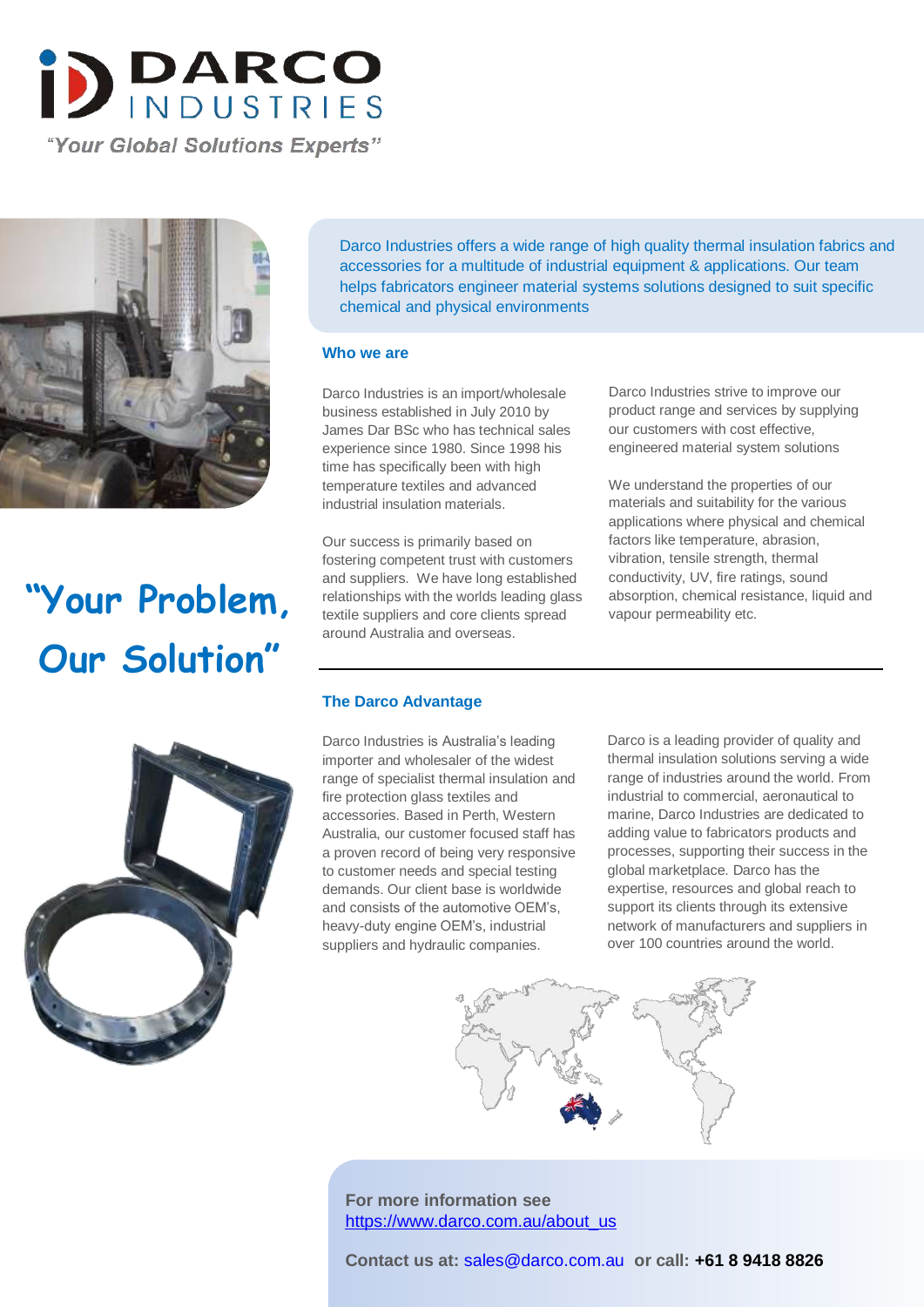

"Your Global Solutions Experts"



**"One stop shop for thermal insulation glass textiles, accessories and more"**

Whilst we import products that are certified from renowned suppliers around the world we still carry out our own quality control which includes inspecting and testing samples for various properties from each imported batch

### **Core Products**

#### **MATERIALS FOR FABRICATED INSULATION JACKETING, FLEX CONNECTORS, THERMAL SEALS**

- Fabrics Assorted high temperature E glass, silica glass and ceramic fibre fabrics and infill needled mats.
- Stainless steel Mesh, Capstan
- Fasteners Springs, Lacing Hooks & Washers, Tie Wire, Pneumatic staplers, and fixings.
- Sewing Threads Fiberglass, Kevlar covered Stainless Steel.

#### **WELDING BLANKETS & SCREENS**

- Assorted Glass Fabric Blankets Standard sizes 0.9m x 1.8m and 1.8m x 1.8m.
- Plastic Welding Screens. Choice of Red and Green in sizes 1.8m x 1.8m and 1.8m x 2.4m
- Other sizes manufactured to specification
- Welding Frames 1.8m x 1.8m

#### **FIRE PROTECTION (CERTIFIED)**

- Global Solutions Fire blankets certified for Oil & Gas Industry etc. (see www.global-ww.com )
- Fire & Smoke Barrier Curtain Fabrics
- Fire Sleeves for hose & cable protection
- Navy Board Facing Fabric.

#### **THERMAL & ACOUSTIC INSULATION**

We are also distributors for:

- Ceramic Fibre and soluble fibre blankets, boards, papers etc.
- Calcium Silicate 650°C, 800°C, & 1000°C
- Boards, Pipe sections, Superplastic Castable Cement & AC1 Protective Coating
- Rockwool to 750°C & Glass wool to 480°C Blanket, Board, Pipesection
- Noise absorbers and barriers for commercial and industrial applications.
- Foams, Loaded Vinyls & Composites
- Quiet Acoustics structural noise control panels for industrial and commercial applications.

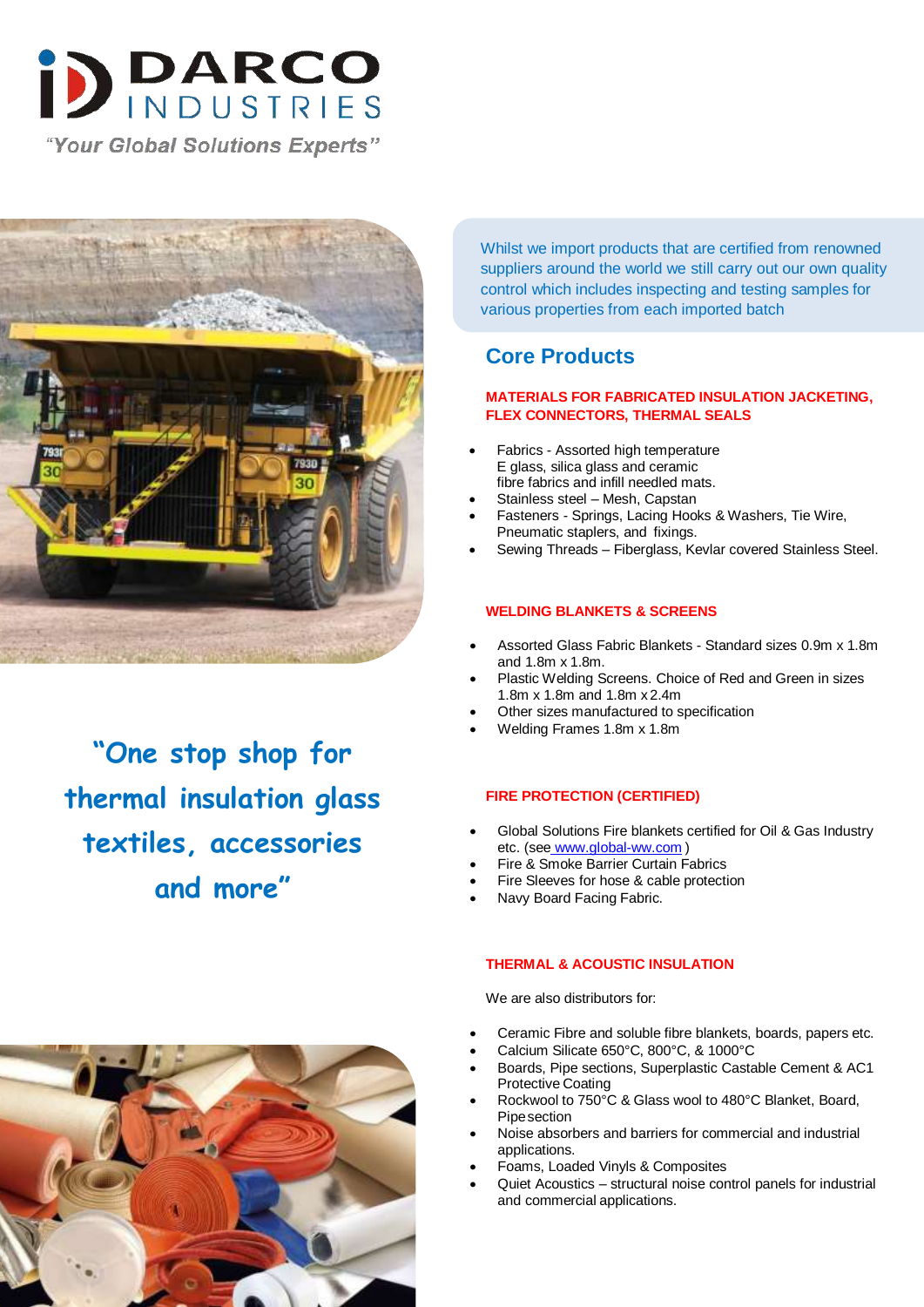







**High temperature fabrics** play a big part in Industry and we carry a large range of fabrics to suit all situations. The Darco team is trained and understands the technical capabilities of each of its products and will guide you in terms of the suitability of a particular recommended product for its application in terms of technical (physical, chemical, UV, heat resistance, permeability, etc.) properties

#### **High Temperature Glass Textile Range**

#### **Coated E-Glass Fabrics**

- Teflon
- **Silicone**
- Polyurethane
- **Graphite**
- Wire Reinforced Fabrics
- Neoprene
- Vermiculite

#### **Heat Treated Fabrics**

- Vermiculite Coated
- Non-coated (Plain)

#### **Laminated Fabrics**

- Aluminium Foil Faced Fabrics
- Mylar Faced Fabrics
- Stainless Steel Faced Fabrics

#### **Silica Fabrics**

- Vermiculite Coated Silica Fabrics
	- PU Coated Silica Fabrics

#### **Ceramic Fibre Fabric**

- High quality ceramic fibre
- Stainless Steel wire reinforced

#### **Needlemat**

- Silica Needlemat
- E-Glass Needlemat

#### **Loomstate**

• Loomstate Fabric

#### **Fiberglass Scrim**

- High tensile strength
- High temperature
- Corrosion resistant
- Reinforcement material



**Datasheets are available on all our products**

**For more information see https://www.darco.com.au/high\_temperature\_glass\_fabrics\_range**

**insulation glass textiles in Australia"**

**"Widest range of thermal**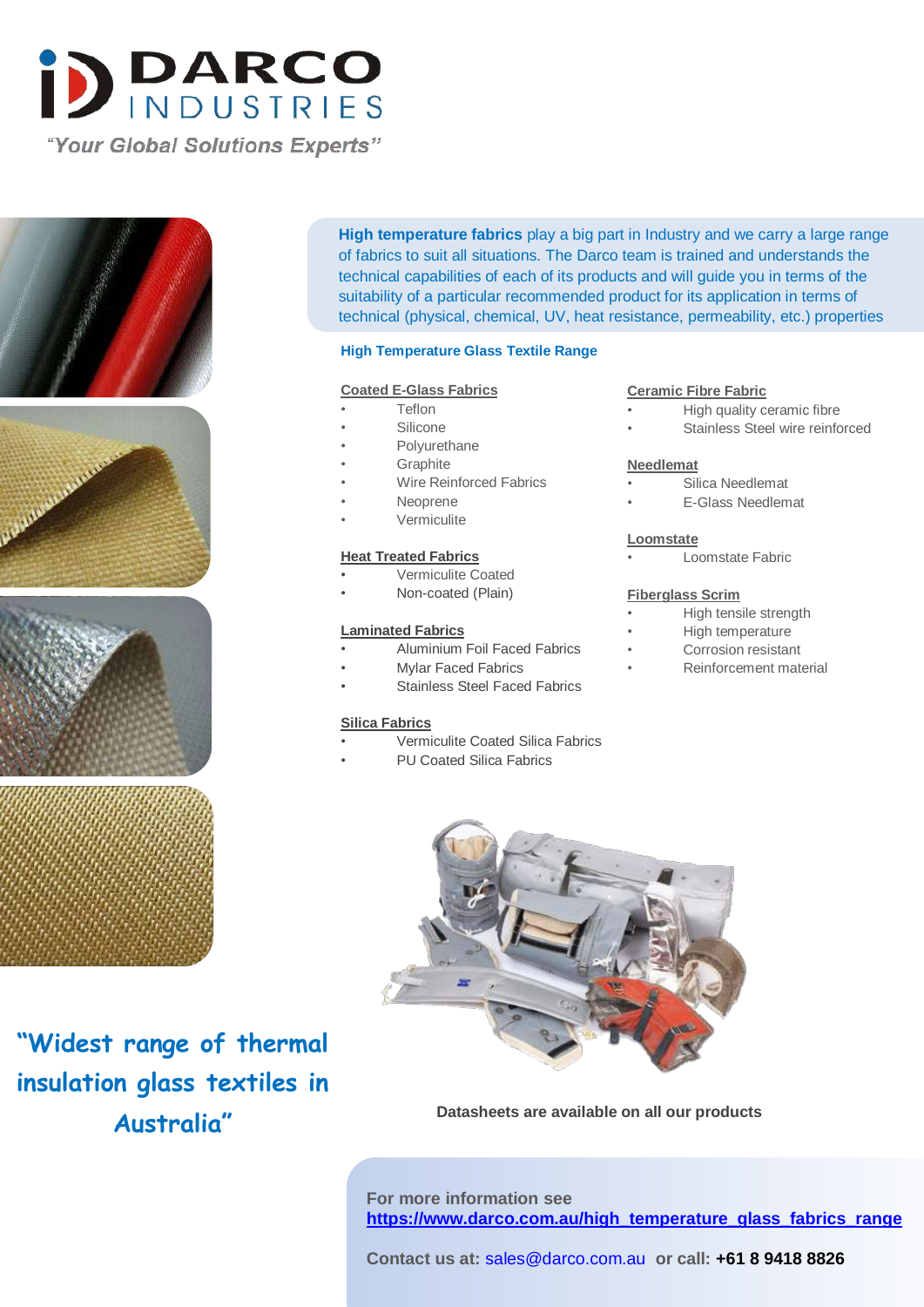

## **"Engineered Material System Solutions"**



#### **How are they installed?**

Removable insulation covers are wrapped around the part to be insulated. The blankets are then fastened in place using lacing wire. Other fastening options, while less versatile, do exist, including snaps, straps, springs, and Velcro.

We can best help you by working with you to solve your thermal and acoustic insulation application problems most cost effectively. Given the essential application conditions such as physical environment of temperature, weather, UV, tension, abrasion, vibration and chemical, we can suggest appropriate combinations of materials to achieve the optimum cost effective system to suit your applications.

**Removable reusable insulation covers** are used to insulate engine parts, exhaust piping, components, industrial process piping and machinery. Applications which use diesel engines, such as power generation, commercial transport and marine vessels often require insulation covers to manage the heat they generate

#### **How are they made?**

Removable insulation covers are generally constructed in 3 layers. However certain applications may require alternative construction methods, in the case of sound or fluid barriers, an extra layer may be added

In some cases the stainless steel inner liner may be replaced by a fiber-containing material, where fiber containment is a requirement. For more demanding and unique applications Darco offers a wide range of alternative materials and construction.

| Layers |   | <b>Material</b>                    | <b>Temperature Limit</b>                                                               | <b>Function</b> |
|--------|---|------------------------------------|----------------------------------------------------------------------------------------|-----------------|
| Inner  |   | <b>Stainless Steel Mesh</b>        | $1,000^{\circ}$ C (1,800 $^{\circ}$ F) Abrasion protection                             |                 |
| Liner  |   | E glass fabric                     | 550° C (1,022° F) Encapsulate infill<br>insulation                                     |                 |
|        |   | Silica fabric                      | 1200 $\degree$ C (2,192 $\degree$ F)                                                   |                 |
| Infill |   | E glass (long fibre)               | 650° C (1,202° F)                                                                      |                 |
|        | ٠ | CMS Wool (Short fibre)             | Insulation – long fibre more resilient for<br>handling and vibration while short fibre |                 |
|        |   | Silica Glass (Long fibre)          | more suited for static applicatins.                                                    |                 |
| Outer  |   | Silicone Impregnated<br>Fiberglass | 550° C (1,022° F)                                                                      |                 |
|        |   | Silica Glass                       | 1,200 $\degree$ C (2,192 $\degree$ F)                                                  |                 |



**For more information see https://www.darco.com.au/thermal\_acoustic\_insulation**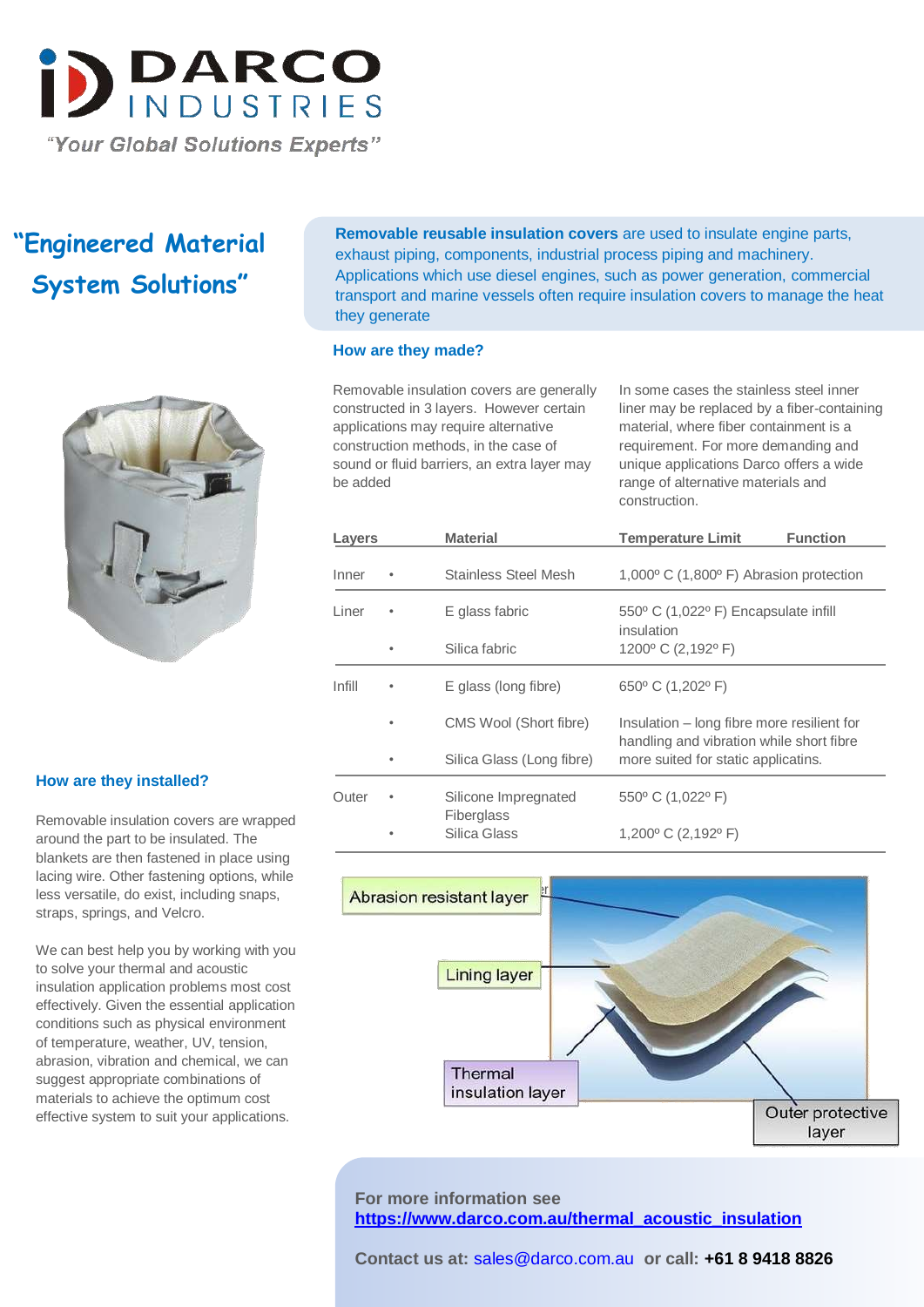

**"Comprehensive range of Fasteners and accessories"**







Production of insulation jackets, sleeves, socks, mattresses, expansion joints and more, a selection of hooks, washers, staples, quilting fasteners, lacing hook sets and buckles are used. These are made of stainless steel, nickel or brass (lacing hooks) to ensure durable and corrosion-free performance

#### **Insulation Fasteners**

The Lacing anchor is a key accessory used in the fabrication of lacing blankets or removable blankets. They are essentially large nails with hooked heads consisting of a pin and a tabbed or hooked washer. Stainless steel is the more popular material it is manufactured from, but it's also available in mild steel.

Stamped "no ab" to denote "no asbestos", the tab head is 7/8" in diameter. The nail portion can be 12 gauge or 14 gauge in diameter. During blanket fabrication, an anchor is pushed through the front of a blanket so that the hooked head is snug against it. Darco has several sizes and wire gauges available

| <b>Darco Code</b> | <b>Description</b>                                                                                                     |
|-------------------|------------------------------------------------------------------------------------------------------------------------|
| SSLA/63/C         | Chinese 304 S/S Lacing Anchor 1.63mm dia. (14GA) x<br>63mm - Heavy Duty (1000 per pack)                                |
| SSLAW/65/S        | 304 S/S Lacing Anchor 1.63mm dia. (14GA) x 65mm with<br>Speed Washer - Square Head Extra Heavy Duty (1000 per<br>pack) |
| SSQP/63/C         | 304 S/S Quilting Pin, 1.63mm dia. (14GA) x 63mm (1000 per<br>pack)                                                     |
| SSD25/304         | 25mm 304 S/S "D" Ring Buckle (1000 per pack)                                                                           |
| TBRTHLH/1000/H    | Brass wire lacing hook (1000 per pack) - For type "H" Tacker                                                           |
| TSSTHLH/1000/H    | 304 S/S 2 Hole lacing hook (1000 per pack) - For type "H"<br>Tacker                                                    |
| TSSTHLH/3000/T    | 304 S/S 2 Hole lacing hook (3000 per pack) (Larger Holes) -<br>For type "T" Tacker                                     |
| <b>SSTH/LH</b>    | ACS 304S/S lacing hook 12GA with 2 holes (1000 per pack)                                                               |
| <b>DOMCAP</b>     | ACS Dome Cap Aluminium/Stainless Steel - For 1.63mm dia<br>(14GA) pin (1000 per pack)                                  |
| <b>CAPSTAN</b>    | Capstan Rivet, 302 HQ S/S (Better than 304 S/S for<br>capstans) (1000 per pack)                                        |
| CAPSTAN-WL        | Washer 5 x 20 x 0.75 mm. 2 per capstan (1000 per pack)                                                                 |
| <b>TSSTHLW/H</b>  | 304 S/S two hole lacing washer (1000 per pack) - For type<br>"H" Tacker                                                |
| <b>TSSTHLW/T</b>  | 304 S/S two hole lacing washer (Larger Holes) (1000 per<br>pack) - For type "T" Tacker                                 |
| <b>SSTHLW</b>     | ACS 304 S/S lacing hook 12GA with 2 holes (1000 per pack)                                                              |
| <b>SSW/25</b>     | 304 S/S Lacing Speed Washer For 1.63mm dia (14GA) pin,<br>25mm diameter (1000 per pack)                                |
| SS/SPRING/304     | 304 S/S Spring Fastener with Large Ring (1,000 per pack)                                                               |

**For more information see https://www.darco.com.au/fabrication\_accessories**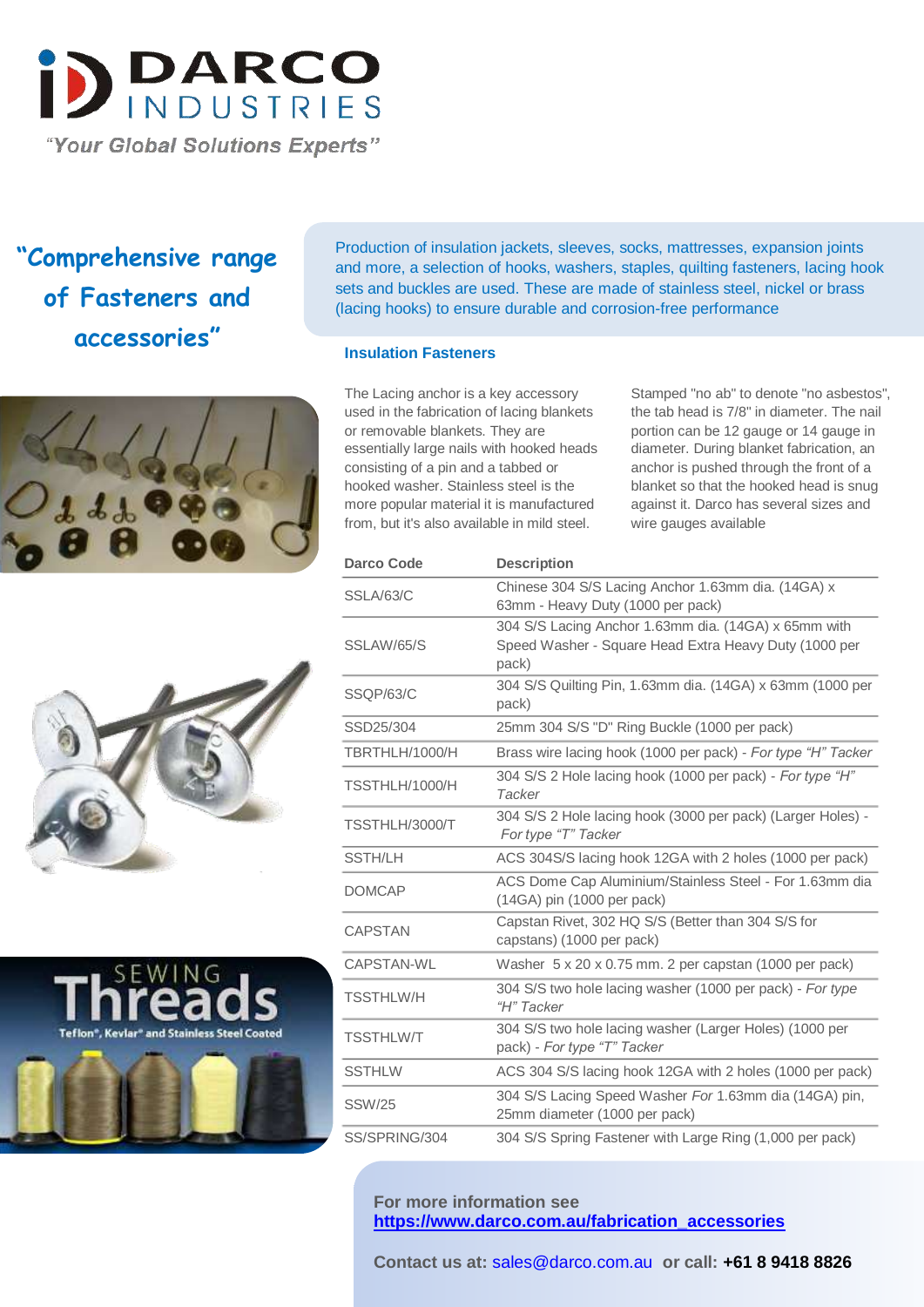

**"Widest range of safety welding blankets, screens & more in Australia"**

Darco welding blankets are made from premium fibreglass woven fabrics and leather variants, specially treated on both sides. The blankets are suitable for welding, grinding spark and spatter protection for equipment, component and personal protection

#### **Safety Welding Blankets, Screens and more!**

A welding blanket is a piece of safety equipment designed to protect equipment and the welder while welding. A welding blanket typically consists of a layer of flexible protective material containing unexpanded vermiculite and inorganic heat resistant fibrous material.

When contacted by spatter of molten metal during a welding process the material protects the surrounding areas by maintaining the structural integrity of the blanket. Many modern welding blankets are made of flame retardant fiberglass and can stand working temperatures ranging from 150°C to 1,400°C

| Darco Code | <b>Description</b>                                      |
|------------|---------------------------------------------------------|
| DLWB22     | Chrome Leather Welding Blanket with Eyelets 1.8m x 1.8m |
| DLWB32     | Chrome Leather Welding Blanket with Eyelets 3m x 2m     |
| DLWB33     | Chrome Leather Welding Blanket with Eyelets 3m x 3m     |
| DEWBV21    | VERMICULITE with eyelets DEF1200V 1.8m x 0.9m           |
| DEWBV22    | VERMICULITE with eyelets DEF1200V 1.8m x 1.8m           |
| DEWBFH21   | HT Filament DEF1700HT 1.8m x 0.9m                       |
| DEWBFH22   | HT Filament DEF1700HT 1.8m x 1.8m                       |
| DEWBHT21   | HT With Eyelets DEF1150HT 1.8m x 0.9m                   |
| DEWBHT22   | HT With Eyelets DEF1150HT 1.8m x 1.8m                   |
| DEWBN21    | NEOPRENE COATED with eyelets DEF1080N 1.8m x 0.9m       |
| DEWBN22    | NEOPRENE COATED with eyelets DEF1080N 1.8m x 1.8m       |
| DSWBH21    | Silica Fabric DSF1200CV 1.8m x 0.9m                     |
| DSWBH22    | Silica Fabric DSF1200CV 1.8m x 1.7m                     |





**For more information see https://www.darco.com.au/safety\_welding\_protection**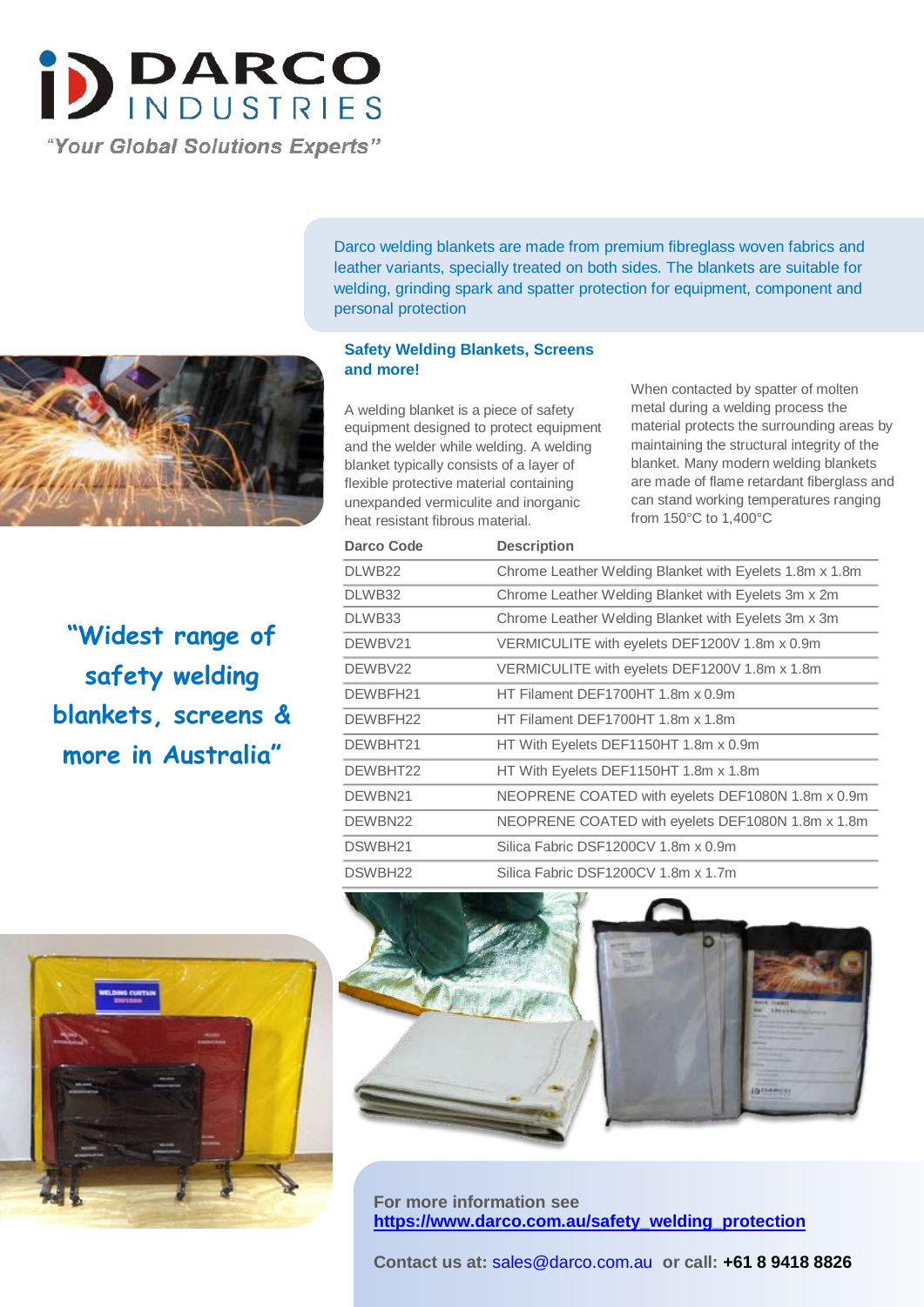



The fact that exhausts often pass near important components means protecting these components from heat soak, is especially important. As a result, heat shields, exhaust wraps and firesleeves are used as a way of reflecting, dissipating or simply absorbing the heat.

#### **Heat & Noise Shield**

Due to the large amounts of heat given off by internal combustion engines, heat shields are used on most engines to protect components and body- work from heat damage. As well as protection

effective heat shields can give a performance benefit by reducing the under-bonnet temperatures, therefore reducing the intake temperature. Heat shields can be cut and fit-ted to any specification.

#### **Exhaust Heat Wrap**

Exhaust heat wrapping has been used for many years to improve performance and avoid burns from motorcycle exhausts. Heat wrap consists of a high-temperature synthetic fabric which is wrapped around the manifold. Often sold as a cheap and easy way to boost horsepower, exhaust wrap does not increase engine output

much. It can decrease engine bay temperatures and increase exhaust velocity, lower intake air temperature and therefore increased air density, which may result in an increase in efficiency and power. Hotter exhaust gases travel faster which may reduce turbo lag and improve exhaust gas scavenging.





**"Large range of automotive insulation and emergency repair tapes"**

#### **Firesleeves**

Firesleeve (Silicone Coated Fibreglass Sleeve) protects hydraulic hoses, cables and wires. from molten metal splash, high heat hazards and occasional exposure to flame, in steel plants, glass plants, foundries, cutting and welding shops and wherever hoses, cables and wires

#### **Emergency Repair Tape**

It is a non-adhesive and only bonds to self, extremely versatile silicone tape. It conforms to irregular shapes and forms a permanent air-tight & water-tight seals in seconds. It's used in rescue and repair emergencies.

may be exposed to high heat or occasional flame. Fireproof sleeve also may be used to insulate your race cars plumbing system. Continuous protection to 260ºC and short term exposure through to 600ºC It's extremely flexible and conformable ranging in sizes from 6mm – 120mm

It's resistant to weathering, salt water, UV rays, fuels, oils, acids, solvents, road salt and abrasion. It has a long life at outdoor. To ensure a consistently reliable product, we have used top quality silicone rubber.

**For more information see https://www.darco.com.au/automotive\_insulation**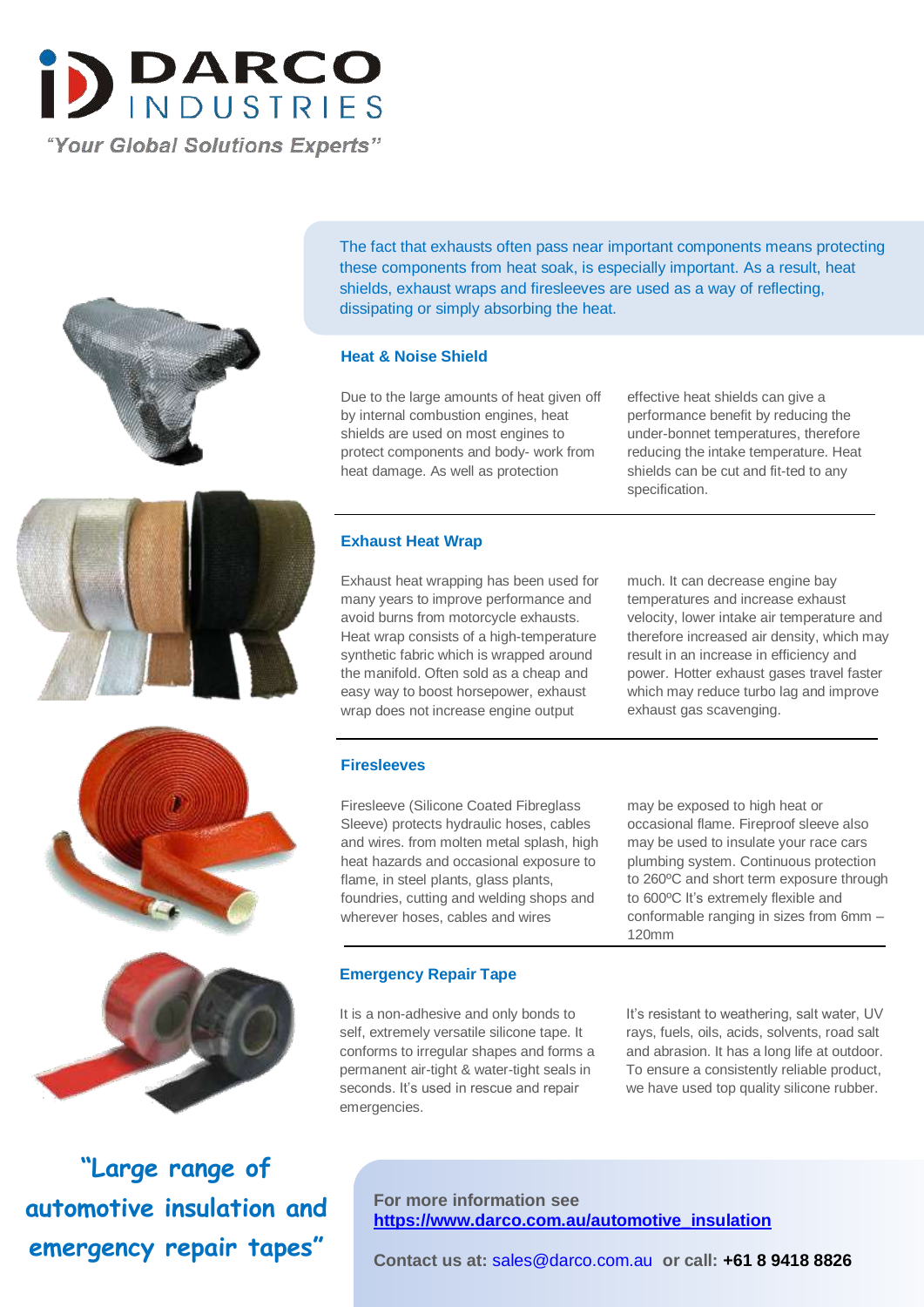

"Your Global Solutions Experts"



Darco high temperature thermal seals include **E glass**, **Silica glass** and **Ceramic fibre** ropes, tapes and custom seals, are resistant to oils, solvents and most chemicals, but direct contact with live steam should be avoided

#### **High temperature thermal seals**

#### **Applications**

Darco **DER series** fibreglass ropes are a non-asbestos product, manufactured from "E" Type highly texturised yarns, specially developed for high temperature applications, and have excellent handling characteristics. They are suitable for dry,

static, sealing applications.

Thermal and electrical insulation

- cores for tadpole tape
- gaskets
- furnace and boiler door seals
- wood burning stove door seals

**DLR - Very Soft** Ceramic Fibre Lagging Round Rope - Compressible ~75%

**DEKCR - Medium** E glass Knitted Round Rope with Core - Compressible ~ 30%

**DERM - Medium** E Glass Rope FG Round with Soft Core - Compressible ~30%

**DERD - Dense** Hard core with braided sheath

**DERSQ - Square** Very hard core with braided sheath.

**CFRxxx - Hard/Dense** Tape

**DELT - Ladder** Tape

**TADPOLE Tape -** Made to order using our finest fabrics and ropes.

**For more information please see https://www.darco.com.au/ropes**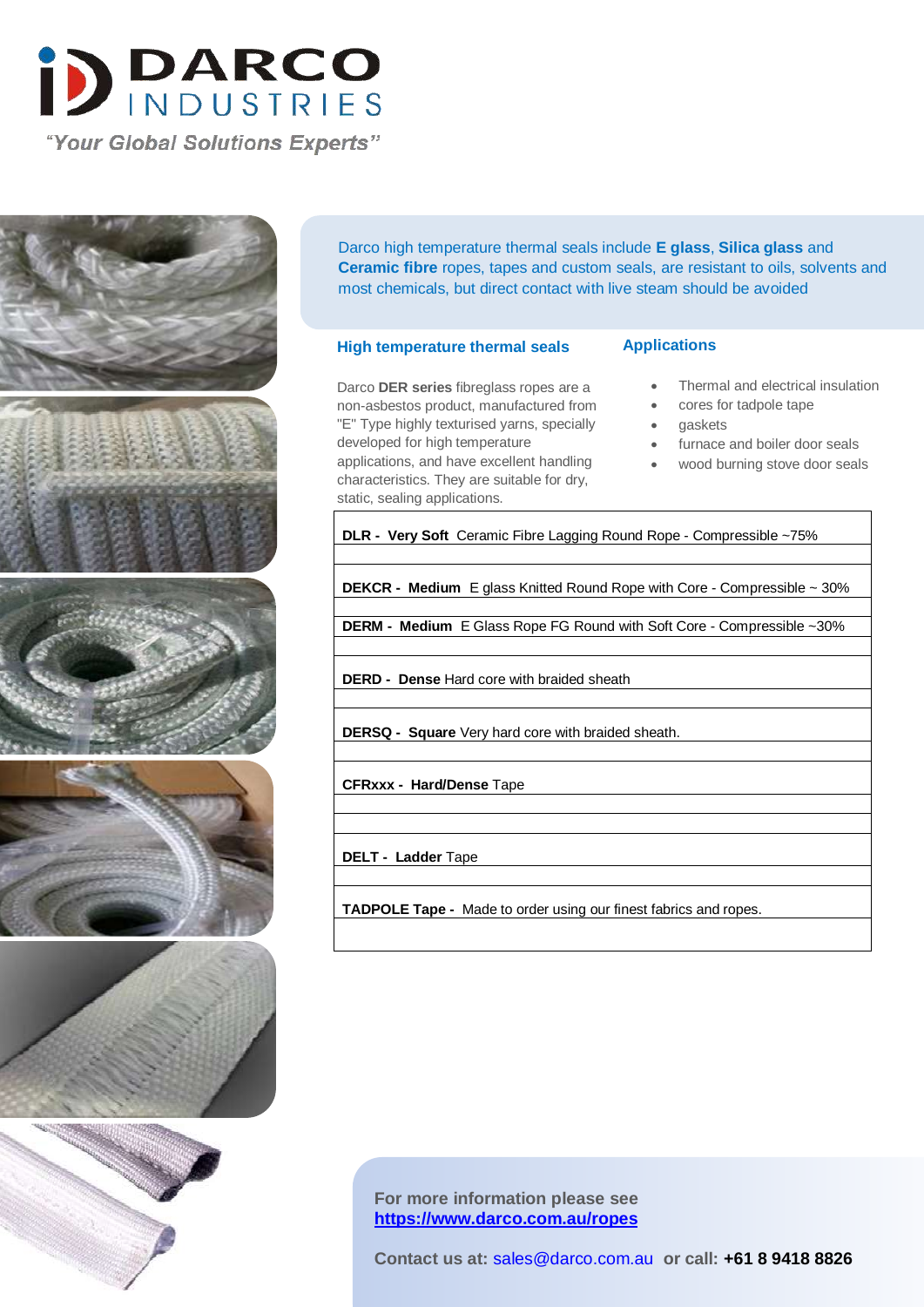

**"Comprehensive range of refractory and industrial insulation materials"**



Darco's **Ceramic Fiber** 1260 and 1430 deg C grades and **Soluble fibre** (group products photo) **blankets**, **boards**, **batts**, **modules**, **paper**, **textiles** (**fabric**, **rope** and **tape**), accessories such as **fasteners**, Sila rigidizer, Silagrip cement, Silcoat Z zirconia coating. Alumina HT and Polycrystalline mullite fibre for very high temperatures 1600 and 1800 deg C grades available on indent as required.

#### **Typical Applications**

- Expansion joints
- Fire protection
- High temperature gasket
- Ingot mould liner
- Refractory back up insulation
- Heat shield and silencer insulation
- Molten metal splash and spark protection

**For more information, talk to one of our friendly staff** 

All sectors of industrial DIY

#### **Advantages**

High temperature stability Low thermal conductivity Low heat storage Lightweight Excellent corrosion resistance Good dielectric strength Thermal shock resistance Easy to wrap, shape or cut







**For more information see** https://www.darco.com.au/refractories\_insulation

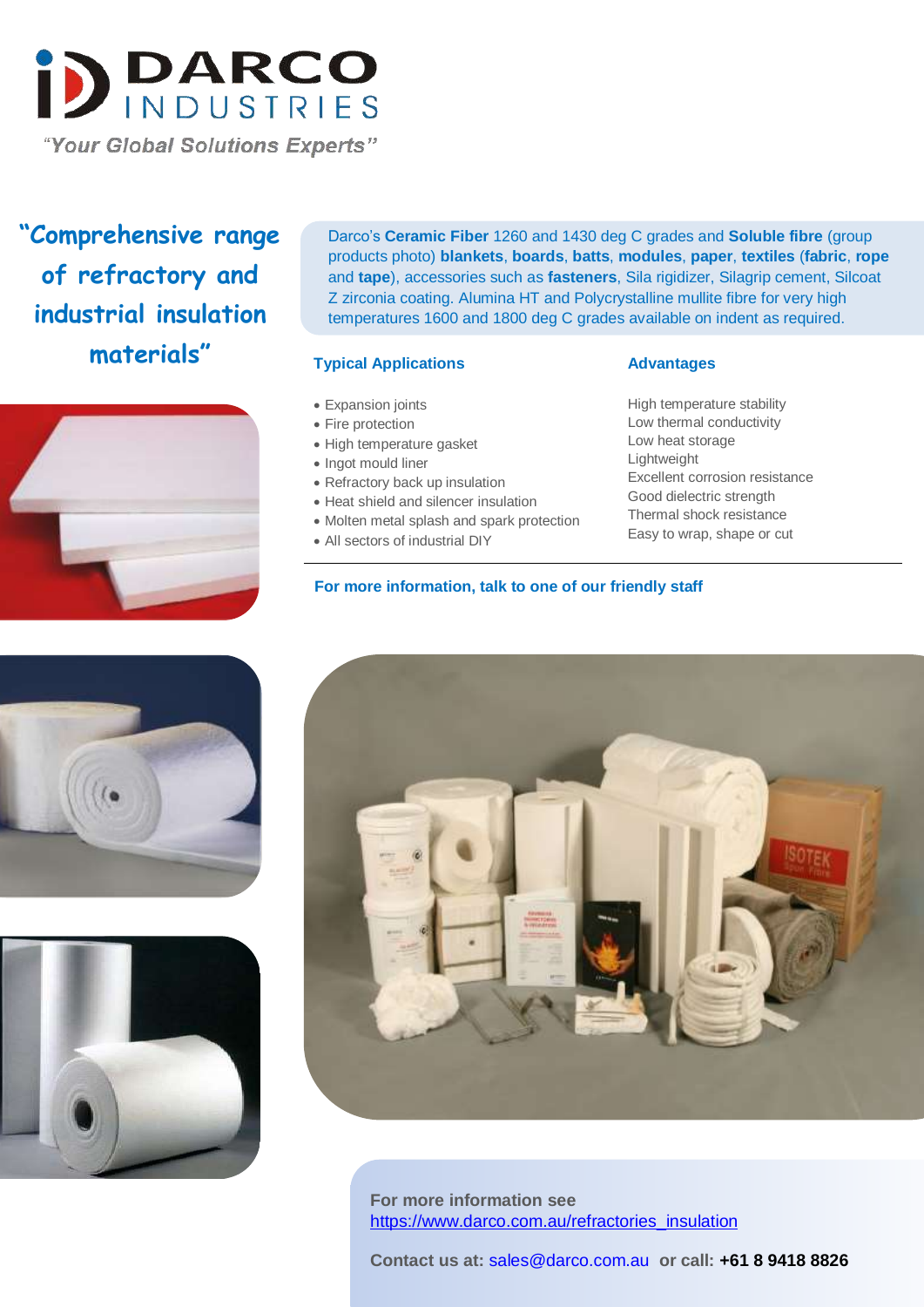

Darco's **Specialist Industrial Insulation** products are made from premium materials and compounds. Our range includes, **Calcium Silicate Boards**, **Insulation Fire Bricks**, **Fire Clay Bricks**, **Perlite Pipe Sections**, **Areogel Insulation Blankets** and **Acoustic Pipe Insulation**

#### **Calcium Silicate Boards**

- High temperature insulation 1100 deg C, 270 kg/m3, 1000mm x 500mm x 50mm
- GF structural and fire grade 1000 deg C, 400 kg/m3, 1000mm x 500mm x 50mm

#### **Insulation Fire Bricks**

 IFB's Insulation fire bricks LBK26, 230 mm x 115 mm x 75 mm (carton of 8). Other grades of insulation fire bricks available on indent as required.

#### **Fire Clay Bricks**

 Dense Pressed, 40% alumina, 230 mmx 115 mm x 75 mm. Other grades of refractory fire bricks such as high alumina, Magnesia Carbon and MgC available on indent as required

#### **Perlite Pipe Section**

 Perlite pipe section insulation offer many advantages over conventional calcium silicate pipe section insulation as available on request.

#### **Aerogel Insulation Blankets**

Aerogel insulation blankets – similar cost effective alternatives to Aspen Aerogels.

#### **Acoustic pipe insulation**

 Acoustic pipe insulation is an effective and easy-to-install sound lagging solution. Also suitable for ducting and ventilation fans is available in rolls and as pre-cut 'flat packs' for quick and easy installation

**For more information see https://www.darco.com.au/refractories\_insulation**